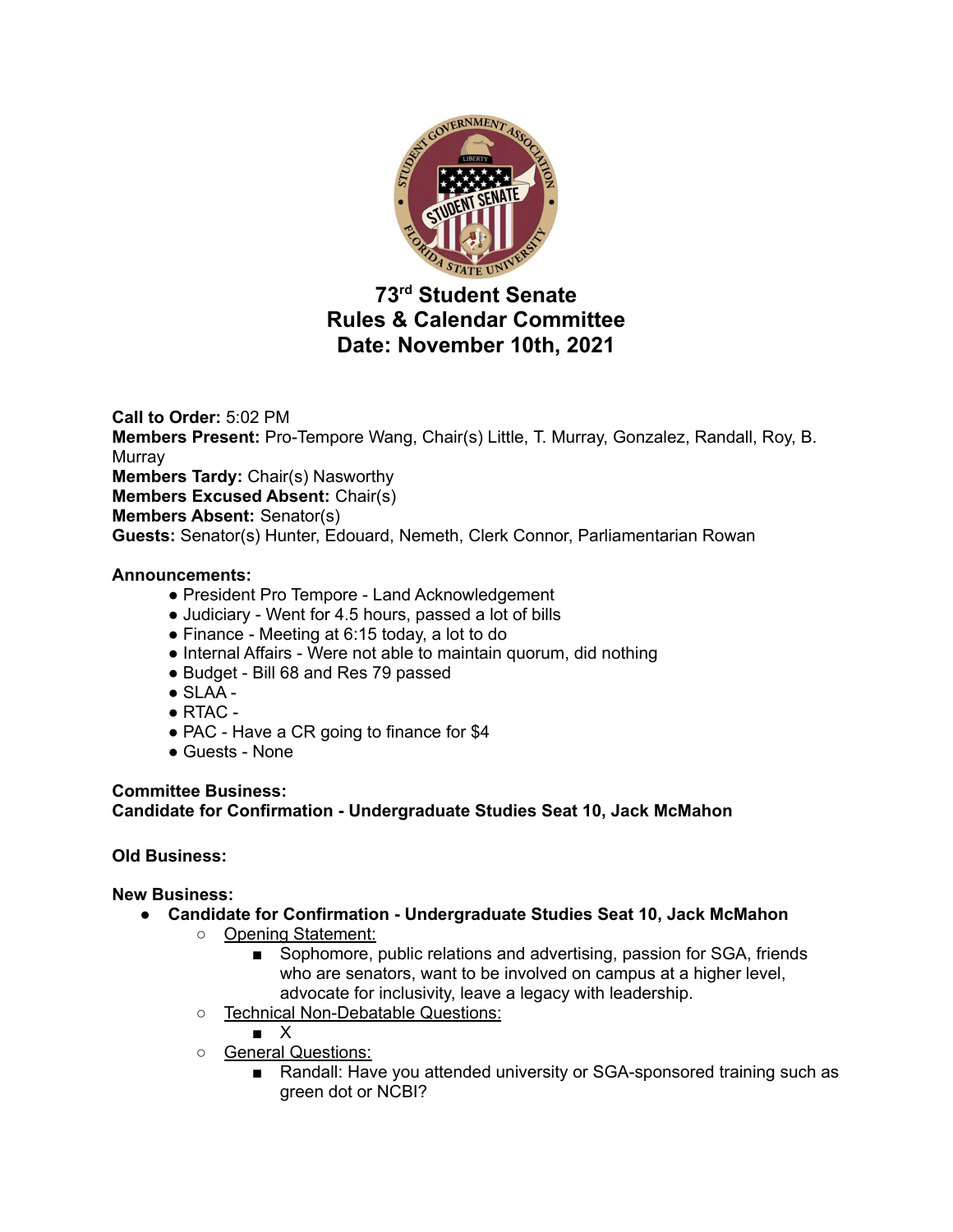- McMahon: No
- Randall: Are you financially certified? McMahon: No.
- Gonzalez: What communities are you planning on representing? McMahon: I am part of the LGBTQ community, but I also recognize the value of knowing one's place.
- Gonzalez: What all do you know of the senate? McMahon: I have a very basic understanding.
- Gonzalez: Are you aware of any of the legislation we will be hearing tonight? McMahon: I am not.
- Gonzalez: Are you aware that tonight is the last meeting of the 73rd senate? McMahon: yes.
- **Gonzalez moves to table the candidate; Little seconds**
	- Parliamentarian Rowan: the forwarding letter with this candidate will be void
- **○ RESULT: Candidate is TABLED**
- **Bill 70** Sponsored by Senator T. Murray To bring statutes regarding the removal of Student Government Officers from office in line with state law as recently enacted through HB 233 giving such officers the right to appeal their discipline to the Vice President of Student Affairs.
	- Opening Statement:
		- T. Murray: Required by state law as of July 1st. Can appeal directly to VP of Student Affairs. Includes VP of student affairs decision process.
	- Technical Non-Debatable Questions:
		- X:

#### **○ Randall moves to enter round-table discussion; Little seconds**

- Round Table:
	- Little: Makes logical sense. We are bound to State laws for Florida. Doesn't make massive change.
- **○ X moves to call the questions; X seconds**
- Closing Statement:
	- T. Murray: Can appeal no matter what
- Vote:
	- Gonzalez: Yes
	- Little: Yes
	- B. Murray:
	- T. Murray: Yes
	- Nasworthy:
	- Randall: Yes
	- Roy: Yes
- **○ RESULT: Bill 70 PASSES**

#### **Pro-Tempore Wang relinquishes chairship to Chair Little**

- **Resolution 80** Sponsored by Senator Wang Allowing Senators to use "Mental Health Days" in which absences will not count against total accumulated absences.
	- Opening Statement:
		- Wang: allows senators to have mental health days where they ill not accumulate another absence, no one likes going through the suspension process, having two absences that don't count against them will alleviate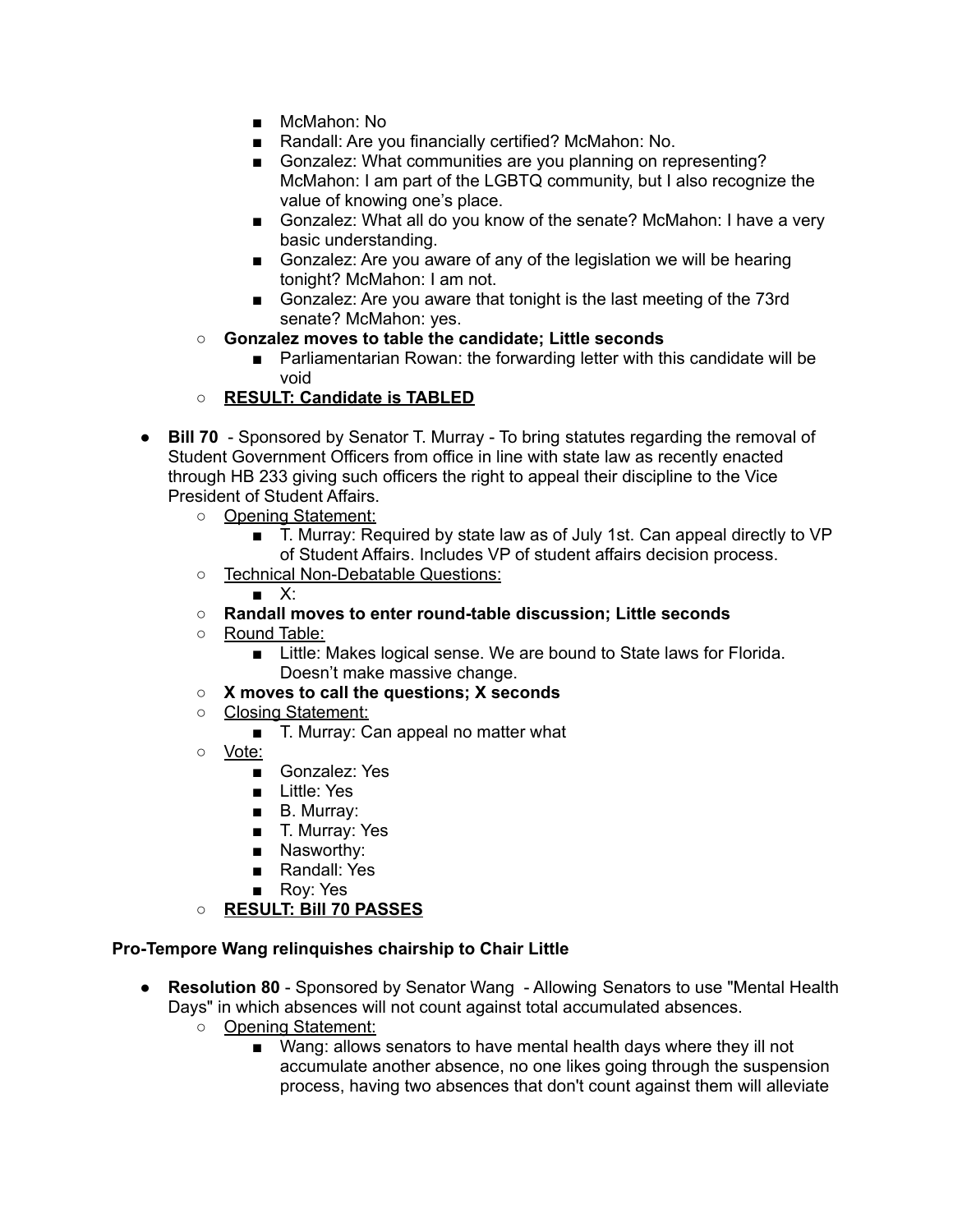some stress, we have petitioned for the university to do the same, we are people first, students second, and senators third.

- Technical Non-Debatable Questions:
	- none
- **○ Gonzalez moves to enter round-table discussion; T. Murray seconds**
- Round Table:
	- Gonzalez: point of information, what was the thinking of the two days prior? Wang: I wanted to have a notice before something that shouldn't be counted.
	- Gonzalez: What if someone is just having a really bad day and giving notice just isn't possible?
	- Randall: my thought would be someone needs to give a little notice, 24 hours might be more reasonable.
	- Roy: 24 hours might be too long, too much time
	- Gonzalez: have to agree, something bad happens the same day they deserve a mental health day
	- Wang: point of clarification, I would be open to amending to remove everything after "pro tempore" in the last sentence
	- **■ Gonzalez moves to remove everything after "pro tempore" in the last sentence; Roy seconds**
- **○ Gonzalez moves to call the questions; Randall seconds**
- Closing Statement:
	- Wang: this might reduce the number of senators that come through rules with suspension hearings, remove some burden from them.
- Vote:
	- Gonzalez: Yes
	- T. Murray: Yes
	- Randall: Yes
	- Rov: Yes
	- Wang: Abstain
- **○ RESULT: 4-0-1 Resolution 80 PASSES**

## **Chair Little relinquishes chairship back to Pro-Tempore Wang**

- **● Suspension Hearing -** Senator B. Murray
	- Total of 7.5 absences since 1/13/21
	- Opening Statement:
		- B. Murray: dealing with two jobs and classes including lsat classes, long days and long nights, apologizes for absences
	- Questioning:
	- Wang: She is a reelected fall senator, after tonight she is reinstated either way
		- Randall: Will you be present at the meeting tonight? B. Murray? Yes
		- Randall: If you are reinstated, will you actively participate in rules today? B. Murray: yes
	- **○ Gonzalez moves to enter roundtable discussion; Little seconds**
	- Closing:
		- B. Murray: Sorry for missing comes down to internship job and classes, not my intention to miss, thought I was tracking accurately but I missed I guess
	- Roundtable: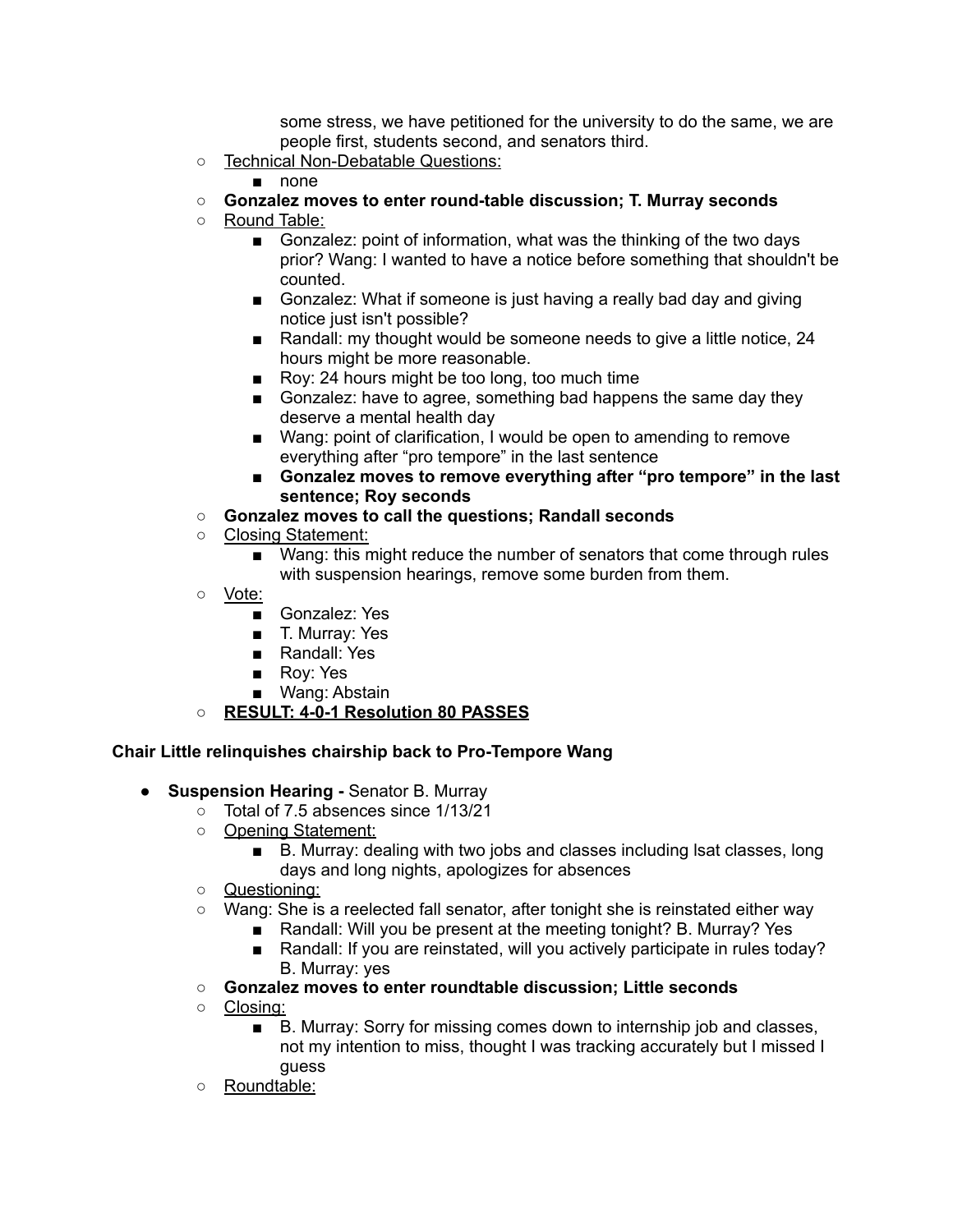- Gonzalez: If anyone gets a pass, it's chairs, 7.5, our last meeting, she's missed, but when she's there she participates, don't think we need to discuss this further.
- Little: if we suspend it will just be for tonight we should reinstate
- Randall: point of information, did she chair SLAA this week? Wang: yes
- Roy: should reinstate, will be voting no
- **○ Gonzalez moves to call the question; Randall seconds**
- Vote:
	- Gonzalez: No
	- Little: No
	- T. Murray: No
	- Randall: No
	- Roy: No
- **Senator is reinstated with a vote of 0-5-0**
- **○ Little moves to allow B. Murray one absence until resuspension.**
- **● Suspension Hearing -** Senator Stults
	- Total of 8 absences since 2/3/21
		- Opening Statement:
			- Stults: didn't track my absences in the right way, things just come up, if not suspended, will be in attendance tonight, this will be my last senate meeting
		- Questioning:
			- Randall: Have you read all the legislation on the floor tonight? Stults: no
			- Gonzalez: Have you read the budget bill and the legislative agenda? Stults: yes
			- Randall: Will you commit to reading all the legislation on the floor tonight? Stults: yes
			- Randall: If reinstated will you be an active participant tonight? Stults: yes
		- **○ Gonzalez moves to enter roundtable discussion; Little seconds**
		- Closing:
			- Stults: waived
		- Roundtable:
			- Randall: i think if he will read the bills and will commit to speaking up tonight, no reason we shouldn't let him back
			- Gonzalez: Is this senator capable and competent enough to deal with all the legislation tonight? If so, then reinstate
		- **○ Little moves to call the question; Gonzalez seconds**
		- Vote:
			- Gonzalez: No
			- Little: No
			- B. Murray: No
			- T. Murray: No
			- Randall: No
			- Roy: No
		- **○ Senator is unsuspended with a vote of 0-6-0**
		- Little moves to allow one more absence; T. Murray
- **● Suspension Hearing -** Senator Hitchcock
	- $\circ$  Total of 14 absences since 3/1/21
	- Opening Statement: Hitchcock not present, Wang presenting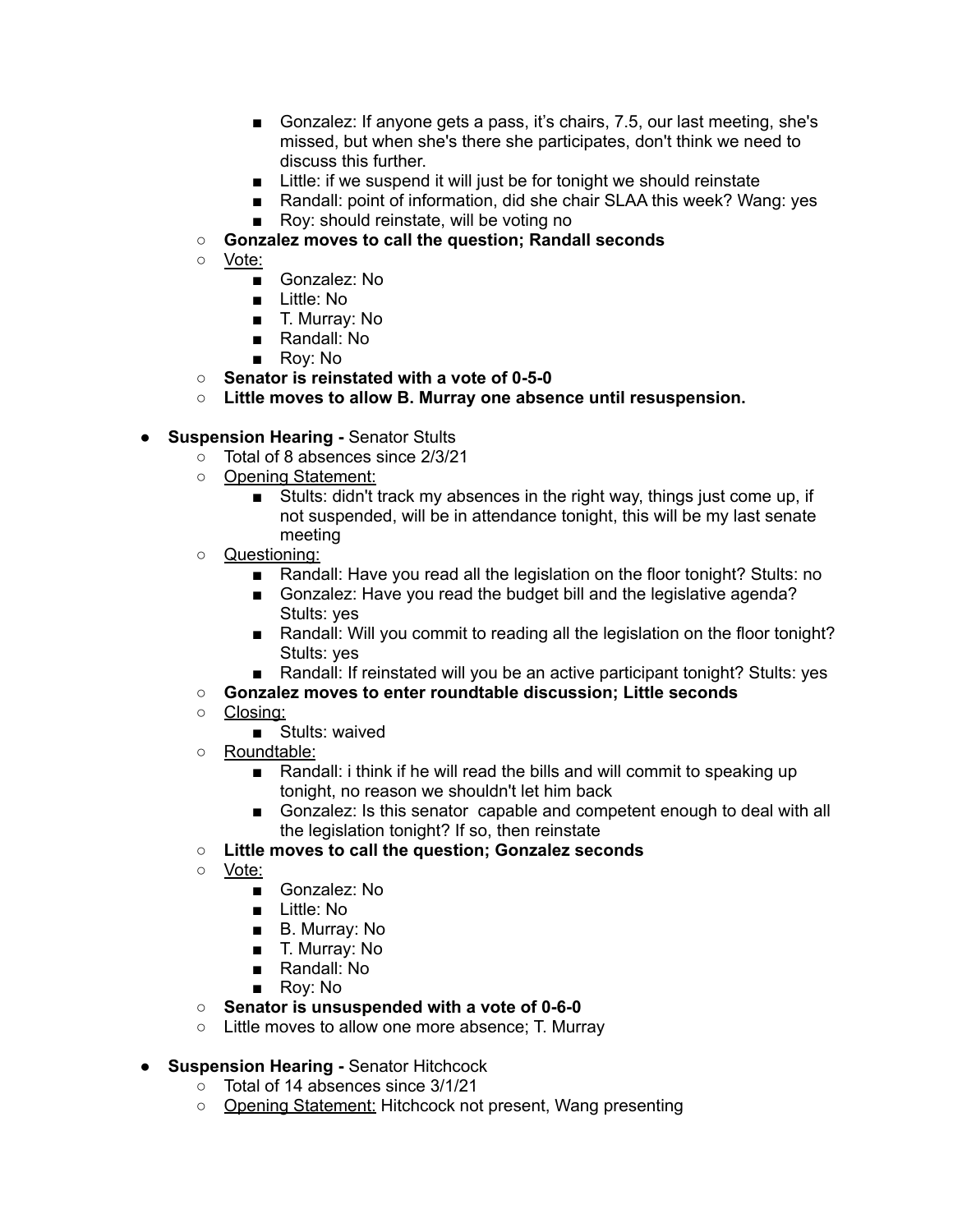- Wang: Missed 14 meetings, a combination of Senate and IA absences
- Questioning:
	- none
- **○ Gonzalez moves to enter roundtable discussion; Little seconds**
- Closing:
	- Wang: waived
- Roundtable:
	- Randall: point of information to the IA chair, has she really come to IA this semester? T. Murray: no
	- Little: only come to a couple meetings this whole semester, don't think that puts her in a position to make an informed vote tonight
	- Gonzalez: don't want to forward her for impeachment tonight but don't think it right for her to vote tonight
- **○ Little moves to table; Gonzalez seconds**
- **● Suspension Hearing -** Senator Thau tabled until the 74th
- **Suspension Hearing -** Senator Rossi tabled until the 74th
- **● Suspension Hearing -** Senator Guillamont
	- Total of 7 absences since 9/14/21
	- Opening Statement:
		- Wang: Missed 7 meeting
	- Questioning:
		- none
	- **○ Gonzalez moves to enter roundtable discussion; Little seconds**
	- Closing:
		- Wang: all of his absences were excused, been going through some stuff, expressed a number of reasons for absences to be excused
	- Roundtable:
		- Little: never got any messages about Judiciary absences, has given notice but not any reasons, understanding that people have things going on, missed communication at least with me
		- Wang: only 2 Judiciary absences
		- Gonzalez: Is he going tonight?
		- Wang: yes
		- Gonzalez: since he is a spring seat we could unsuspend and give a tight leash, is he capable and competent to vote tonight, thinks so
		- Randall; was uncertain, 7 absences since the start of the semester is a lot, has stuff going on and communicated it at least to the pro temp, if we instituted one of the resolutions from today with mental health days he wouldn't be in this position, was a great advocate for legislation in Judiciary last night
	- **○ Randall moves to call the question; Gonzalez seconds**
	- Vote:
		- Gonzalez: No
		- Little: No
		- B. Murray: No
		- T. Murray: No
		- Nasworthy: Abs
		- Randall: No
		- Roy: No